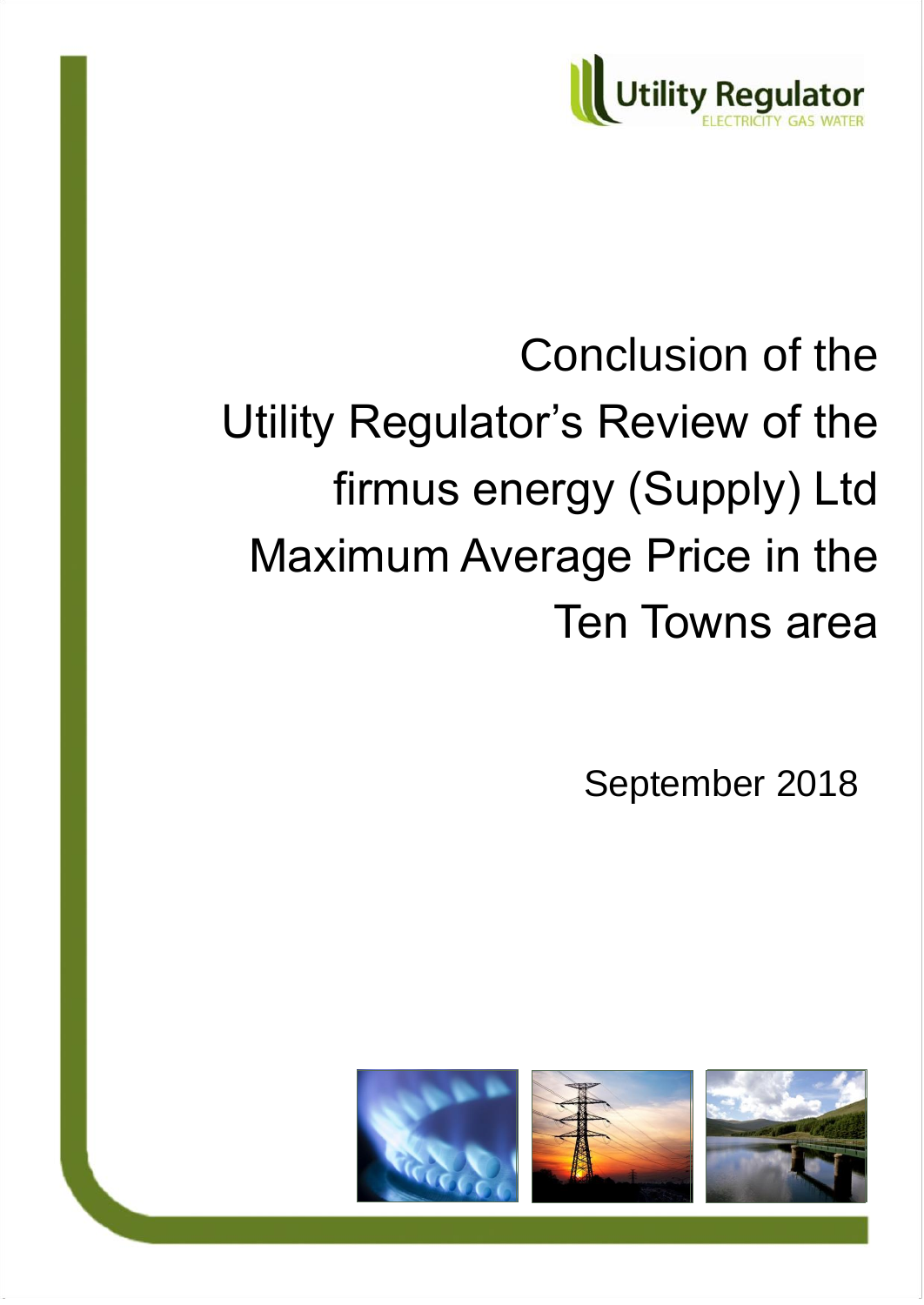# **About the Utility Regulator**

The Utility Regulator is the independent non-ministerial government department responsible for regulating Northern Ireland's electricity, gas, water and sewerage industries, to promote the short and long-term interests of consumers.

We are not a policy-making department of government, but we make sure that the energy and water utility industries in Northern Ireland are regulated and developed within ministerial policy as set out in our statutory duties.

We are governed by a Board of Directors and are accountable to the Northern Ireland Assembly through financial and annual reporting obligations.

We are based at Queens House in the centre of Belfast. The Chief Executive leads a management team of directors representing each of the key functional areas in the organisation: Compliance and Network Operations, Finance and Network Assets, Wholesale, Retail and Consumer Protection and Corporate Affairs. The staff team includes economists, engineers, accountants, utility specialists, legal advisors and administration professionals.

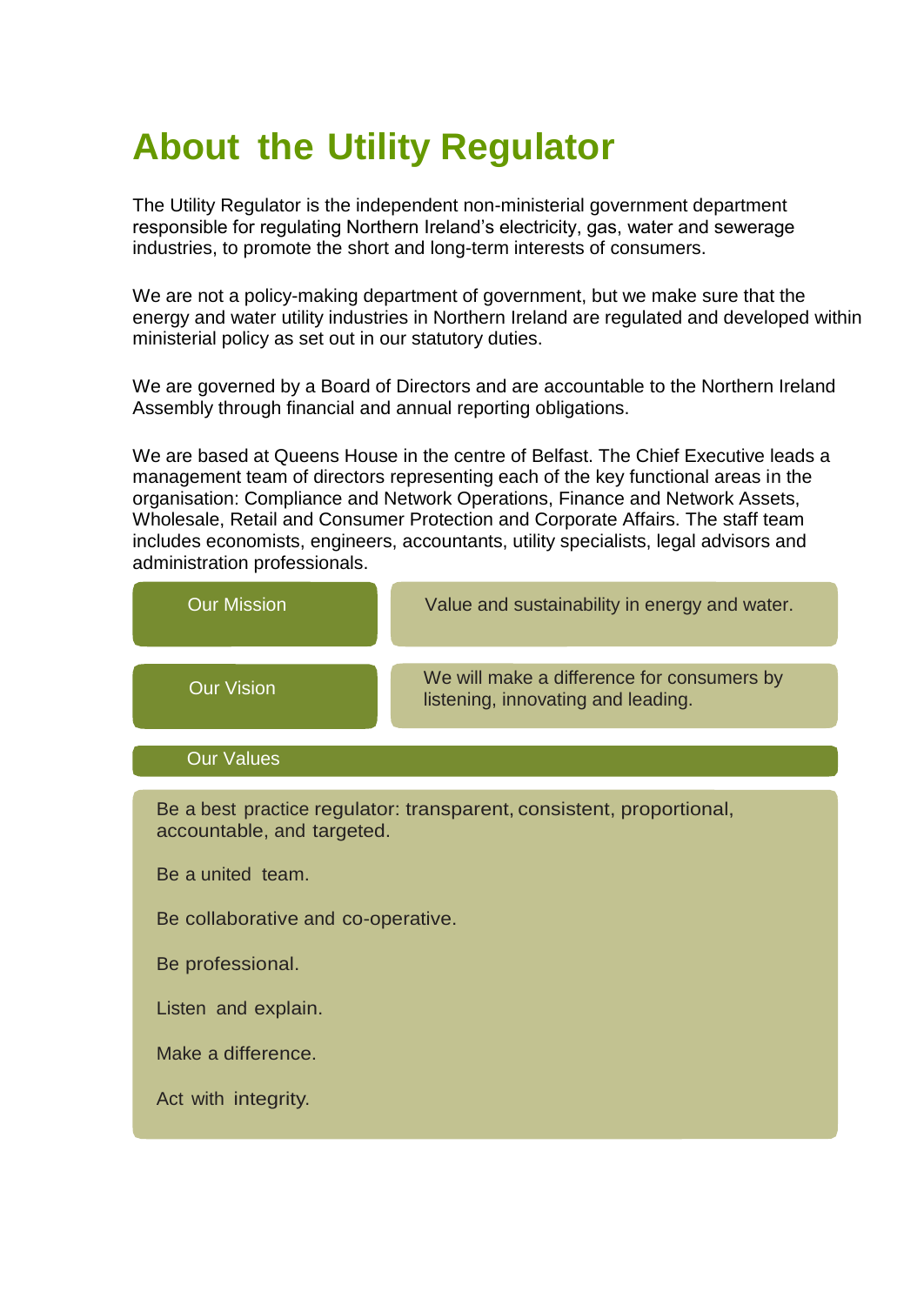# **Abstract**

Protecting customers is at the heart of the Utility Regulator's role and ensuring that customers pay the correct price for energy from the price regulated supplier firmus energy Supply Ltd (feSL) is a core part of our work.

We commenced a review of the maximum average price with feSL in August 2018. We have scrutinised the submission provided by feSL to ensure that the maximum average price approved is not more than the sum of the costs allowed under the price control determination. This ensures that customers pay no more than the costs of purchasing and supplying gas plus a pre-determined allowance for the operating costs of the business and an agreed profit margin.

The maximum average price for feSL's domestic and small business customers in the Ten Towns area will increase to 155.80 pence per therm from 139.10. This equates to an increase of 12.0% to the bills of domestic and small business customers.

# **Audience**

Customers and customer groups, industry and statutory bodies.

# **Consumer impact**

feSL's customers in the Ten Towns area will see an average increase of 12.0% increase in their annual bill. This change will affect all domestic customers and small business customers using less than 2,500 therms per annum, and will take effect from 1 October 2018.

The impact of the tariff change on a domestic credit customer with average consumption of 12,000 kWh per annum will be an increase of approximately £75 per annum (including VAT) on their gas bill.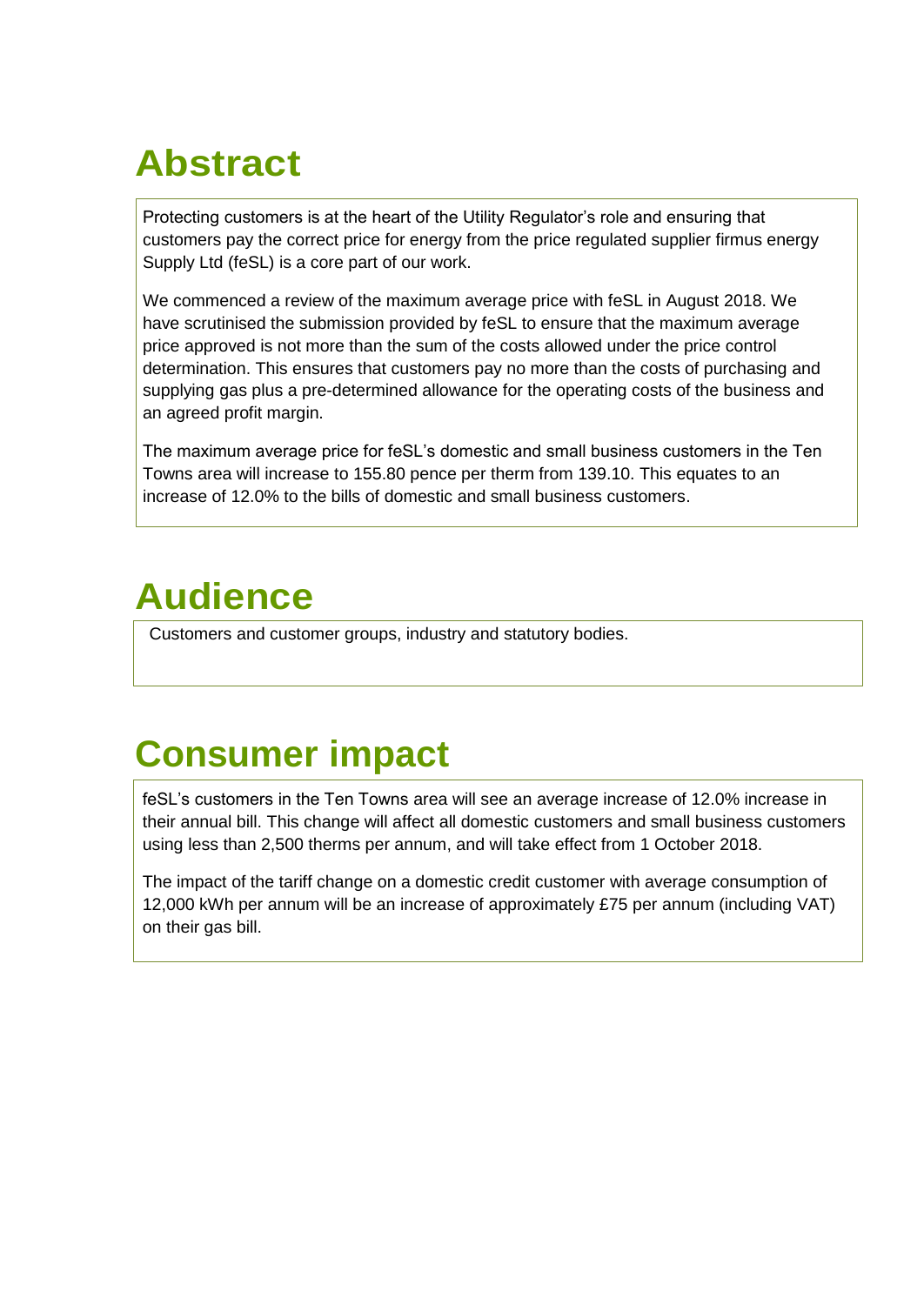# **Approval by the Utility Regulator of the firmus energy (Supply) Limited Maximum Average Price in the Ten Towns area**

### **Summary**

On 20 August 2018 the Utility Regulator—in consultation with firmus energy (Supply) Limited (feSL), the Department for the Economy (DfE) and the Consumer Council Northern Ireland (CCNI)—began a review of the feSL maximum average price for domestic customers and small business customers using less than 2,500 therms per annum. The current maximum average price has been effective from 1 April 2018 and covers approximately 38,000 domestic and small business customers  $1$  within the Ten Towns area.

The Utility Regulator carries out formal reviews of the feSL maximum average price on a bi-annual basis (in advance of April and October). The Utility Regulator can also initiate a further review at any stage should the wholesale cost of gas change significantly such that it would result in an increase or decrease of at least 5% to the maximum average price. On an ongoing basis we analyse the cost of wholesale gas on the forward curve, along with the forward purchases that feSL has made to date.

The formal review was initiated to establish the new maximum average price to become effective from 1 October 2018. The review is a formal process agreed by the UR, feSL, DfE and the CCNI. It is set out within the feSL price control<sup>2</sup> and details the processes to be followed and the timescales for the review process.

feSL uses the maximum average price to set the actual tariffs that are charged to customers. The tariffs are calculated on a weighted average basis, based on average usage and the number of customers using each tariff. feSL cannot charge more than the maximum average price overall. However, this means that the tariffs may vary at a different rate to the maximum average price.

From 1 October 2018, the maximum average price for domestic and small business customers will be 155.80 pence per therm (p/therm); increasing from 139.10 in the April 2018 tariff. The new maximum average price has been modelled and forecast over a period of 12 months. However it will be kept under constant review and adjusted within that time period if required. We will complete another formal review in advance of 1 April 2019 and will continue to monitor gas prices to identify if an additional review is required.

 $\overline{\phantom{a}}$ <sup>1</sup> [https://www.uregni.gov.uk/sites/uregni/files/media-files/2018-08-](https://www.uregni.gov.uk/sites/uregni/files/media-files/2018-08-31%20Transparency%20Report%20Q2%202018%20FINAL.pdf)

[<sup>31%20</sup>Transparency%20Report%20Q2%202018%20FINAL.pdf](https://www.uregni.gov.uk/sites/uregni/files/media-files/2018-08-31%20Transparency%20Report%20Q2%202018%20FINAL.pdf)

<sup>&</sup>lt;sup>2</sup> Price Control for SSE Airtricity Gas Supply (NI) Ltd and firmus energy (Supply) Ltd Final Determination 29<sup>th</sup> November 2016: [https://www.uregni.gov.uk/sites/uregni/files/media](https://www.uregni.gov.uk/sites/uregni/files/media-files/SPC%2017%20Final%20Determination%20v1.0.pdf)[files/SPC%2017%20Final%20Determination%20v1.0.pdf](https://www.uregni.gov.uk/sites/uregni/files/media-files/SPC%2017%20Final%20Determination%20v1.0.pdf)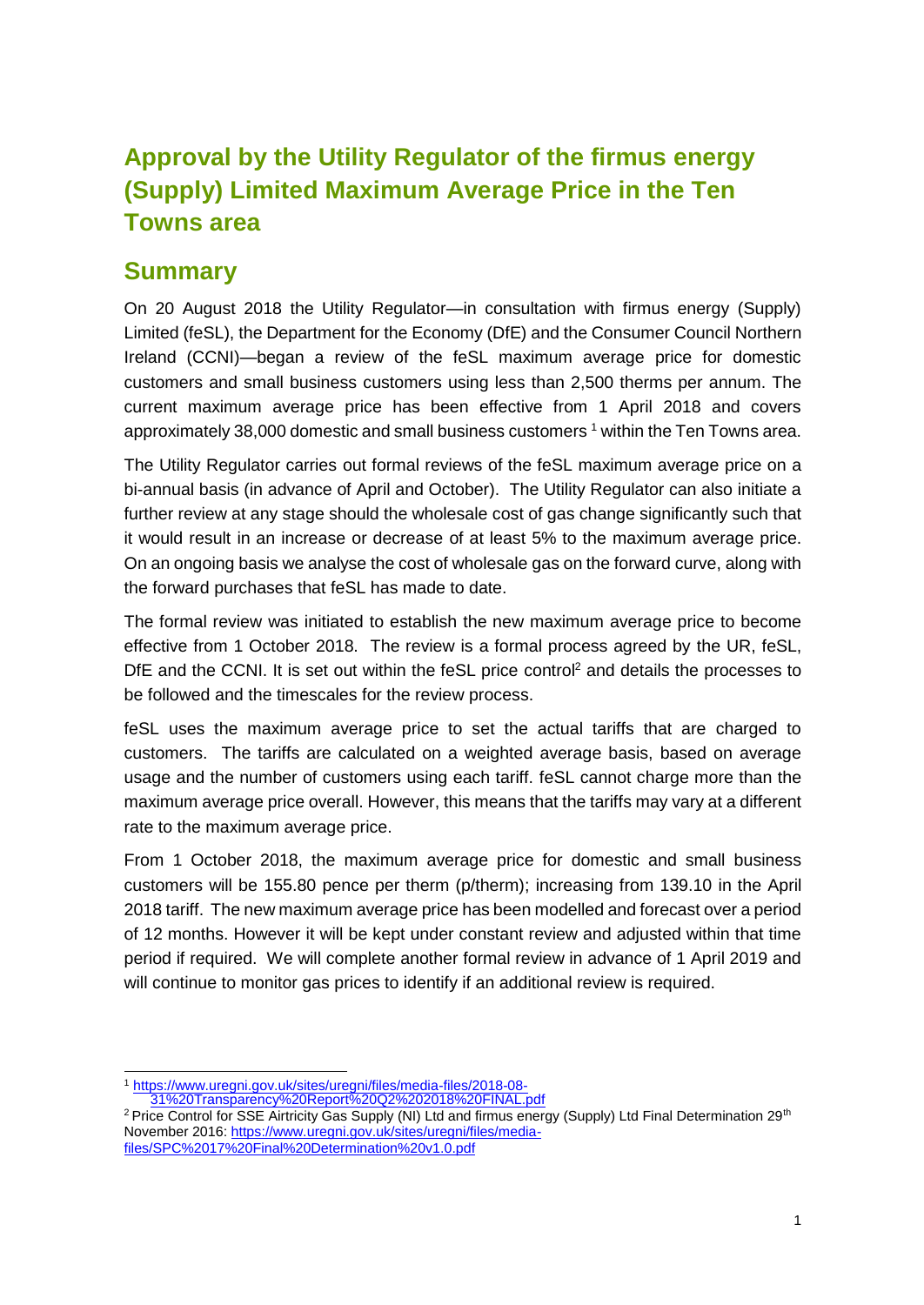The unit rates of tariffs for feSL's customers in the Ten Towns area will increase by 12.0% from 1 October 2018. These unit rates are detailed in Table 4 of this paper

## **Background**

In Northern Ireland, there are three distinct distribution areas for natural gas. These are the Greater Belfast area, the Ten Towns area and the West area. Phoenix Natural Gas Limited (PNGL) own and operate the distribution network in the Greater Belfast area, firmus energy (Distribution) Limited own and operate the distribution network in the Ten Towns area, while Scotia Gas Networks (SGN) own and operate the distribution network in the West area.

feSL holds a licence to supply gas to customers in the Ten Towns area. This licence was granted to feSL with a period of exclusivity for supplying gas to customers within this area, meaning that feSL was the only company allowed to supply gas within the Ten Towns during this period.

From 1 April 2015, the supply market in the Ten Towns area opened to competition from new entrant suppliers in all customer sectors. However feSL are currently the only supplier for domestic consumers in this market. feSL currently supply around 38,000 domestic and small business customers (referred to as "tariff" customers) in this area.

Under the terms of feSL's licence to supply gas, the Utility Regulator ("the Authority") has the power to control the maximum amount that feSL can charge for gas. These controls apply when customers are not protected by competition. The feSL licence states:

#### Control over charges

 $\overline{\phantom{a}}$ 

"The Licensee shall take all reasonable steps to secure that in any Relevant Year the average price per unit of gas supplied by it to Regulated Premises shall not exceed the maximum price calculated in accordance with Condition 2.4.2"<sup>3</sup>.

The Utility Regulator has established a price control determination which sets out feSL's allowed costs. The price control determination sets out how each of the cost elements which make up the maximum average price will be treated.

# **Elements of Maximum Average Price**

The maximum average price is made up of a number of costs:

• Operating costs and supply margin;

**<sup>3</sup>** firmus energy supply limited licence modification; [https://www.uregni.gov.uk/sites/uregni/files/media](https://www.uregni.gov.uk/sites/uregni/files/media-files/firmus%20energy%20licence%20modification%20decision%20notice%20January%202017.pdf)[files/firmus%20energy%20licence%20modification%20decision%20notice%20January%202017.pdf](https://www.uregni.gov.uk/sites/uregni/files/media-files/firmus%20energy%20licence%20modification%20decision%20notice%20January%202017.pdf)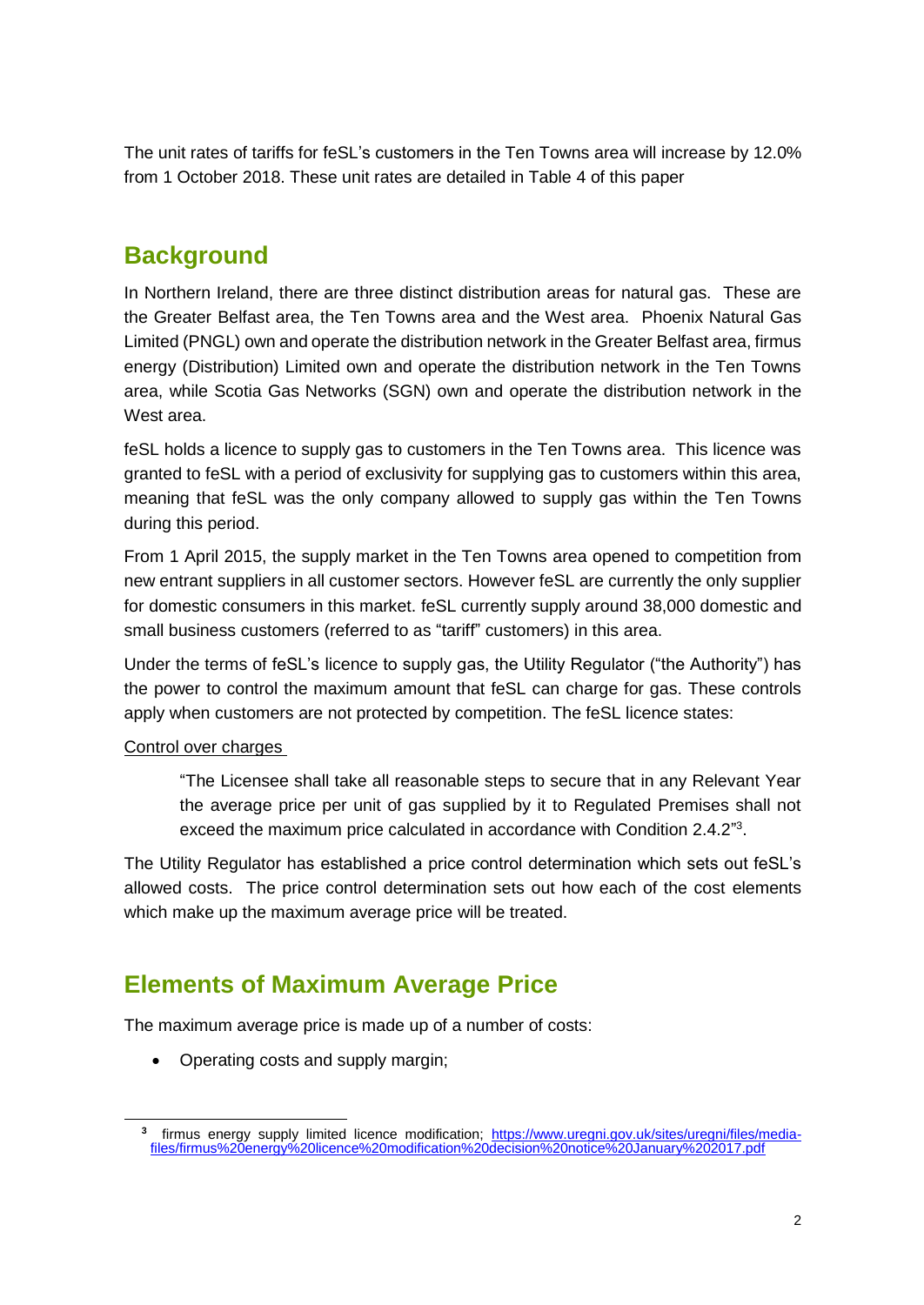- Network costs; and
- Wholesale cost of gas.

The breakdown is shown in figure 1 below.



#### **Figure 1 – Makeup of the maximum average price from 1 October 2018**

The Utility Regulator has taken an active role in scrutinising the costs within each of the elements of the maximum average price of feSL's submission. feSL uses the maximum average price to set the actual tariffs that are charged to customers, and feSL cannot charge more than the maximum average price overall.

# **Operating Costs and Supply Margin**

Operating costs are the costs necessary for feSL to run its supply business for tariff customers. For example the costs of billing, meter reading, customer service, offices, salaries and IT systems etc. The operating costs were determined under the price control carried out by the Utility Regulator.

The margin refers to the amount of profit feSL is allowed to make. The margin was determined within the price control and was set at 2% of allowable turnover from tariff customers.

In November 2016 we published the final determination for the firmus energy supply price control<sup>4</sup> which indicates the total amount of revenue that the Licensee can recover, in any relevant year, in respect of their gas supply business.

The price control determination runs from 1 January 2017 to 31 December 2019.

 $\overline{a}$ <sup>4</sup> Price Control for SSE Airtricity Gas Supply (NI) Ltd and firmus energy (Supply) Ltd

Final Determination 29<sup>th</sup> November 2016: [https://www.uregni.gov.uk/sites/uregni/files/media](https://www.uregni.gov.uk/sites/uregni/files/media-files/SPC%2017%20Final%20Determination%20v1.0.pdf)[files/SPC%2017%20Final%20Determination%20v1.0.pdf](https://www.uregni.gov.uk/sites/uregni/files/media-files/SPC%2017%20Final%20Determination%20v1.0.pdf)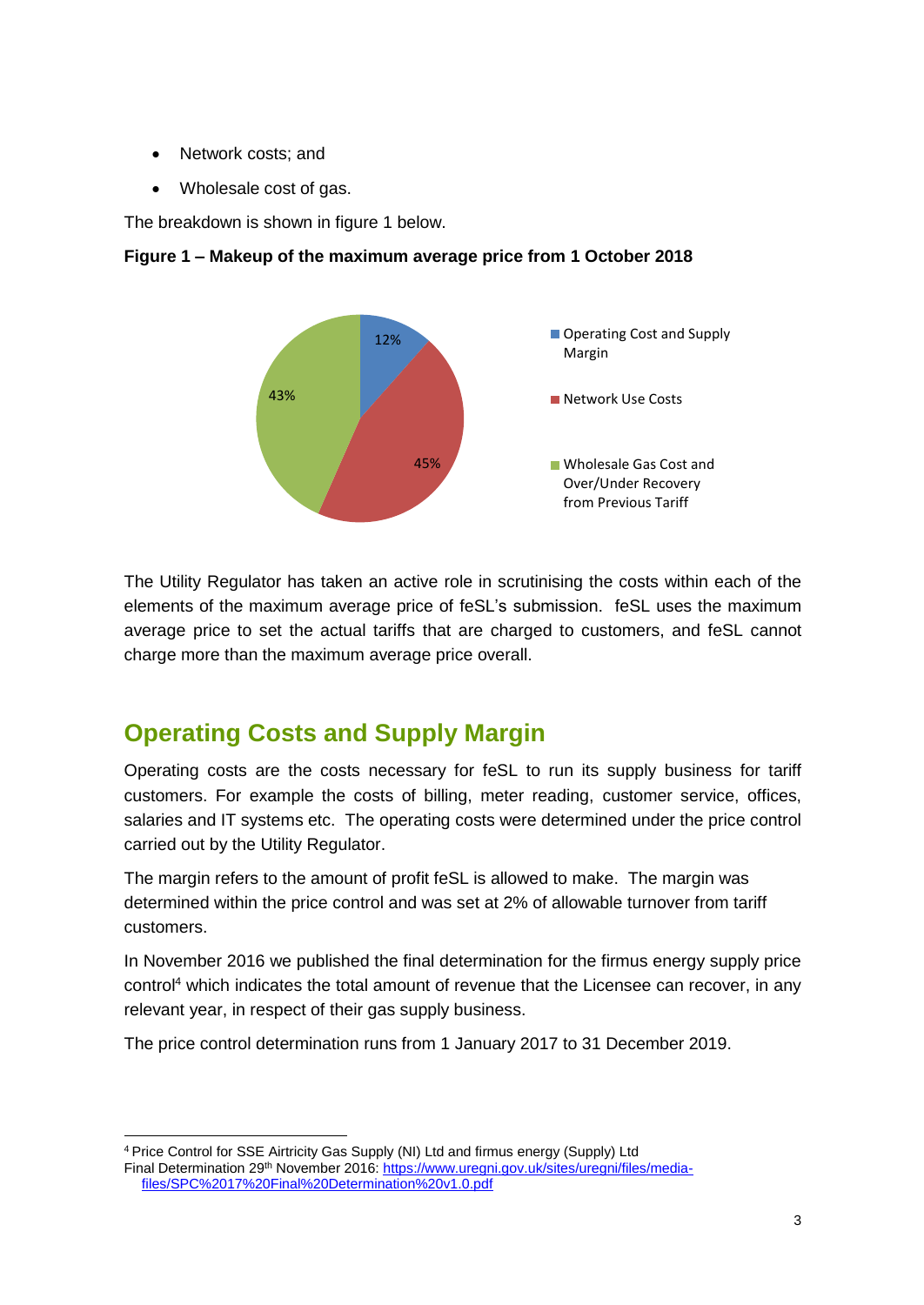# **Network Costs**

Network costs cover the charges for the use of the Northern Ireland transmission and distribution systems. These charges are reviewed and approved by the Utility Regulator as part of the network price controls.

The feSL price control determined that the transmission and distribution system charges will be treated as pass through charges which means that the customer pays no more or less than the actual cost of the network charges.

The costs for the transmission system are those costs involved in bringing gas from Scotland to Northern Ireland, via the Scotland to Northern Ireland Pipeline, and all the transmission pipelines within Northern Ireland. These costs are published on the [Premier](http://www.premier-transmission.com/)  [Transmission website](http://www.premier-transmission.com/) and on the [Gas Market Operator NI](http://gmo-ni.com/) website

The costs for the distribution system are those costs associated with moving gas throughout the Ten Towns area to homes and businesses. On the 15th September 2016 the [final determination on the price control for Northern Ireland's gas distribution](https://www.uregni.gov.uk/news-centre/gas-distribution-networks-price-control-gd17-period-2017-2022-published)  [networks for 2017-2022 \(GD17\), a](https://www.uregni.gov.uk/news-centre/gas-distribution-networks-price-control-gd17-period-2017-2022-published)nd associated licence modifications for consultation, were published. GD17 is the distribution price control for Phoenix Natural Gas Limited (PNGL), firmus energy (Distribution) Limited and SGN Natural Gas Limited which will run from 1 January 2017<sup>5</sup>. The distribution price control determines the amounts that firmus energy Distribution can charge for suppliers to use the Ten Towns network. These can be found on the feDL [website.](http://www.firmusenergy.co.uk/about_us.aspx?dataid=507590)

# **Wholesale Gas Costs and Over/Under Recovery from Previous Tariff Periods**

This element of the maximum average price includes the forecast cost of wholesale gas and any over/under recovery from the previous tariff period that needs to be deducted/added in the maximum average price. This makes up 43% of the total. Further detail on these costs is provided below.

#### *Wholesale Gas Costs*

As determined within the feSL price control, the gas cost element of the maximum average price incorporates the wholesale cost of gas as well as charges for transporting gas through Great Britain and costs for securing credit cover associated with purchasing wholesale gas.

The feSL price control determines that gas costs are treated as pass through which means that the customer pays no more or less than the actual cost of gas. Therefore

<sup>5</sup> <sup>5</sup> https://www.uregni.gov.uk/news-centre/gas-distribution-networks-price-control-gd17-period-2017-2022 published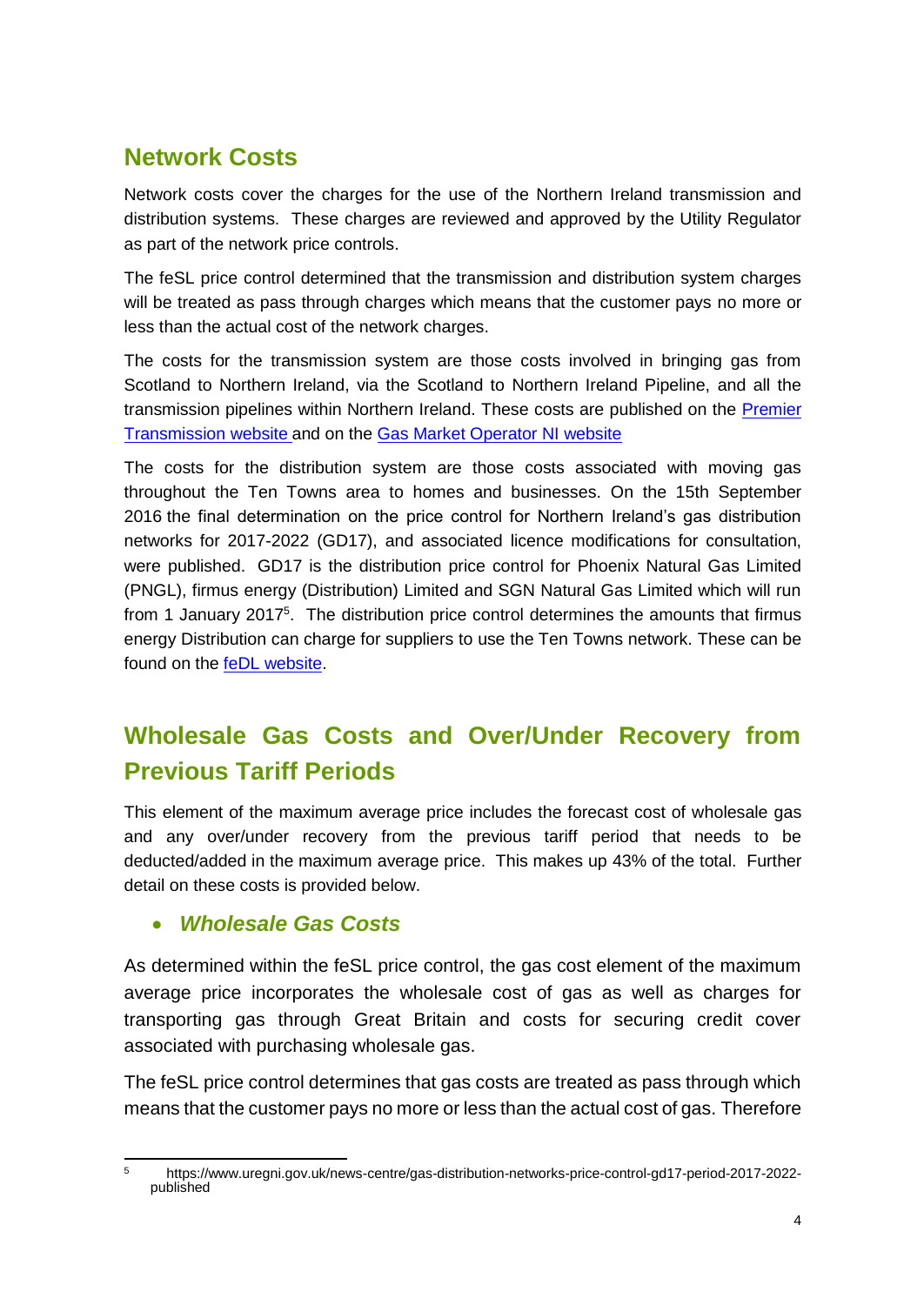where wholesale gas costs decrease or increase over those set in the tariff, the resulting savings or additional costs are passed on to the customer.

feSL has a gas purchasing strategy in place which means that its purchases a percentage of its forecast volumes in advance on an ongoing basis. This is known as hedging and limits the exposure to fluctuations in wholesale gas prices and therefore aims to create more stability in the gas price for final customers.

At the time of review, the overall cost of gas for the maximum average price is estimated based on a combination of actual gas purchases that have already been secured, along with forecast volumes of gas required, and the forecast wholesale cost of that gas which has yet to be bought (based on the gas price forward curve). Buying gas in advance (hedging) can help to reduce any over/under recoveries building up as the price of the hedged gas in the maximum average price is known when the price is set.

#### *Over/Under Recovery from Previous Tariff Periods*

Wholesale gas costs make up a large component of the final maximum average price and as these costs can be volatile there will always be a difference between the outturn cost of the wholesale gas that has yet to be purchased compared to the forecast costs that were included when the maximum average price was set.

Where the wholesale gas costs out turn less than was forecast in the maximum average price, feSL will 'over recover'. This means that they recovered more money from customers than they spent on gas costs and they will subsequently refund the over recovered difference to customers in the following tariff periods.

Or, where the wholesale gas costs turn out higher than forecast in the maximum average price, feSL will 'under recover', the means they spent more on gas costs than they recovered from customers and they will therefore be able to recharge the under recovered difference to customers in the following tariff periods. This ensures that customers only pay for the actual cost of gas.

Therefore, each maximum average price includes an amount of over or under recovery which was accumulated during the previous tariff period.

Both feSL and the Utility Regulator strive to keep the over/under recovered amount as low as possible in order to avoid distortion of the maximum average price. This is carried out through ongoing monitoring and tariff changes being put through when over or under recoveries are accumulating to such an extent that they would adversely affect the tariff.

Regarding the previous tariff period which was set from 1 April 2018, the maximum average price effective from that date included an amount of around £111k which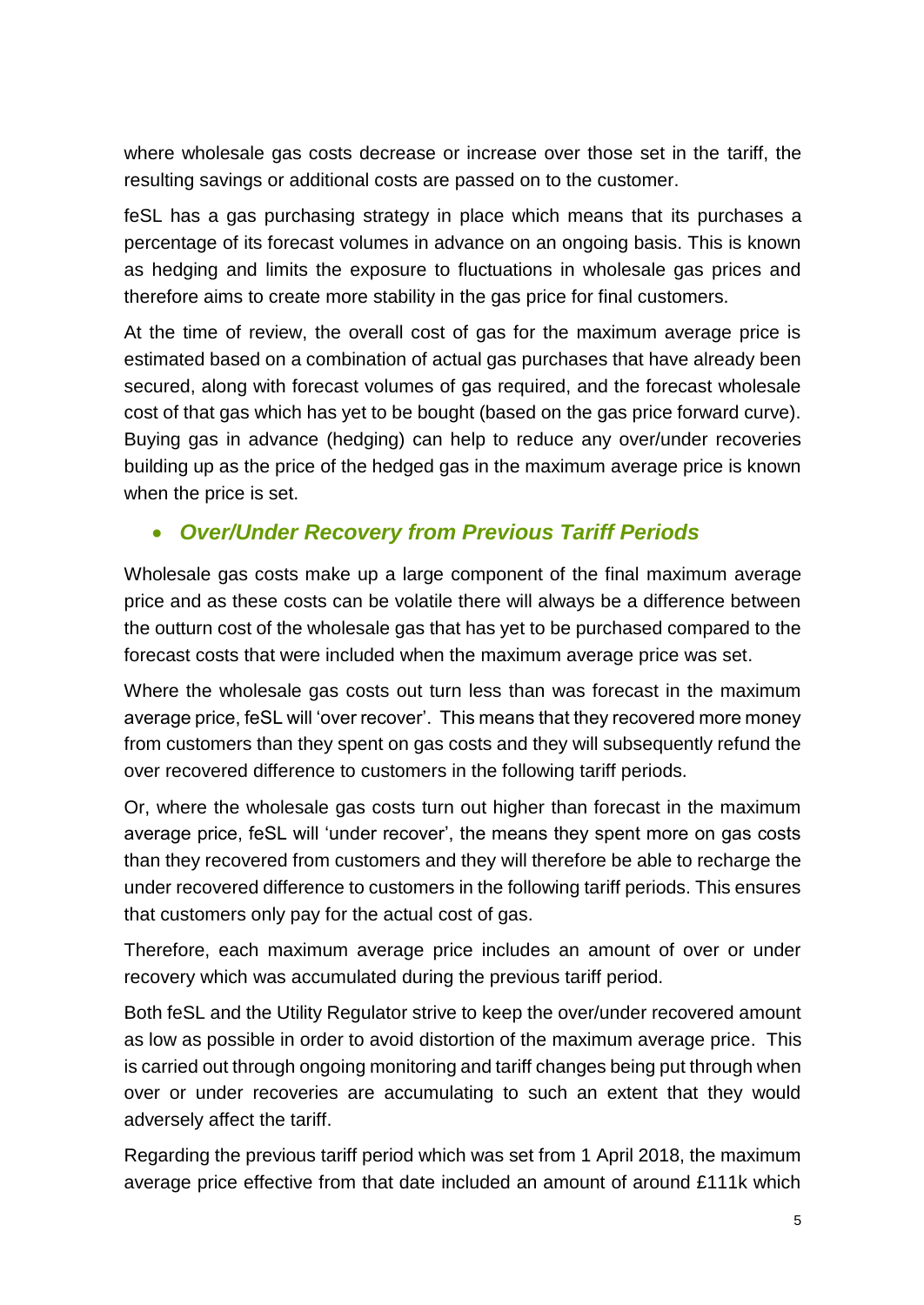feSL had under recovered in the previous tariff period, and this has now been recovered by feSL. There will be a new over/under recovery position for the Maximum Average Price as of 1 October 2018.

### **Why is the Maximum Average Price for feSL increasing?**

The maximum average price for feSL's tariff customers in the Ten Towns area will increase to 155.80 p/therm from 1 October 3018. Table 1 below shows the movement in the regulated maximum average price from April 2015 (the first regulated tariff) to date.

#### **Table 1 - Historic maximum average price**

| <b>Effective from date</b> | <b>Approved Maximum</b><br><b>Average Price</b><br>(p/therm) |
|----------------------------|--------------------------------------------------------------|
| 01-Apr-15                  | 130.85                                                       |
| 01-Oct-15                  | 125.16*                                                      |
| 01-Apr-16                  | 115.51                                                       |
| 31-Mar-17                  | 130.27**                                                     |
| 05-Apr-18                  | 139.10                                                       |
| 01-Oct-18                  | 155.80                                                       |

*\*This figure has been restated to take into account updated volume forecasts. At 01-Oct-15 the approved Maximum Average Price was 124.44 p/therm.*

*\*\* This figure has been recalculated to take account the removal of EUC2 customers from the regulated tariff. Previously the approved Maximum Average Price was 129.57 p/therm.*

The overall increase in the feSL maximum average price is due to:

- the significant increase in the cost of wholesale gas;
- an under recovery of wholesale gas costs
- an increase in transmissions costs:

These are explained in the section below.

### *Increase in Wholesale Gas Cost and Over/Under Recovery from Previous Tariff Periods*

Forecasted gas costs on the forward curve have increased significantly over the last year, as is shown in Figure 2. This has been primarily driven by falling gas imports and production, as well as volatile weather.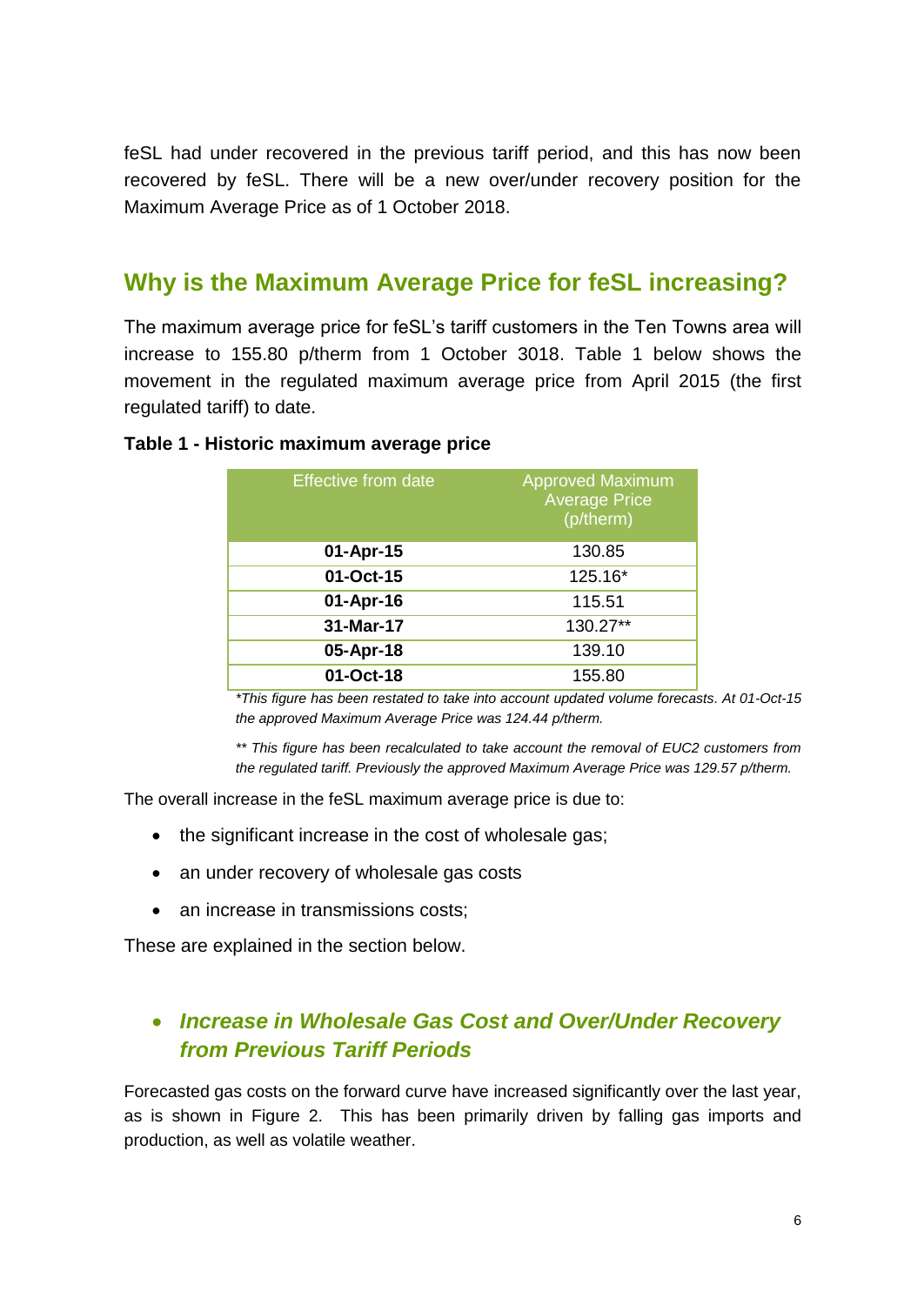

**Figure 2 – Movement in forward curve of wholesale gas cost**

*Source: Platts McGraw Hill Financial*

This rise in commodity costs is the key driver of the forthcoming tariff increase. As can be seen in Table 2, Wholesale Gas Costs rose from 53.45 p/therm in the current tariff to 64.74 p/therm in the 1 October 2018 tariff. It is important to note that an element of the gas price included within the maximum average price is a forecast cost and the actual outturn prices may be higher or lower. This element is the cost of the gas that has not already be bought (hedged) to date.

| Table 2 - Wholesale Gas Costs and Over/Under Recovery from Previous Tariff |  |  |  |  |
|----------------------------------------------------------------------------|--|--|--|--|
| <b>Periods within Maximum Average Price</b>                                |  |  |  |  |

| <b>Elements within Maximum Average Price</b>                                                   | <b>April 2018</b><br>(p/therm) | October 2018<br>(p/therm) |
|------------------------------------------------------------------------------------------------|--------------------------------|---------------------------|
| <b>Wholesale Gas Cost</b>                                                                      | 53.45                          | 64.74                     |
| (Over)/Under Recovery                                                                          | 0.91                           | 2.86                      |
| <b>Total Wholesale Gas Cost and Over/Under</b><br><b>Recovery from Previous Tariff Periods</b> | 54.36                          | 67.60                     |

The maximum average price coming into effect from 1 October 2018 also includes an under recovery of £367k from the existing tariff period. This is primarily due to the increased commodity costs that we have already discussed, which resulted in feSL spending more on gas than it recovered from customers in the period since the tariff was last set. This amount will be recovered by feSL through a 2.86 p/therm increase to the 1 October 2018 tariff.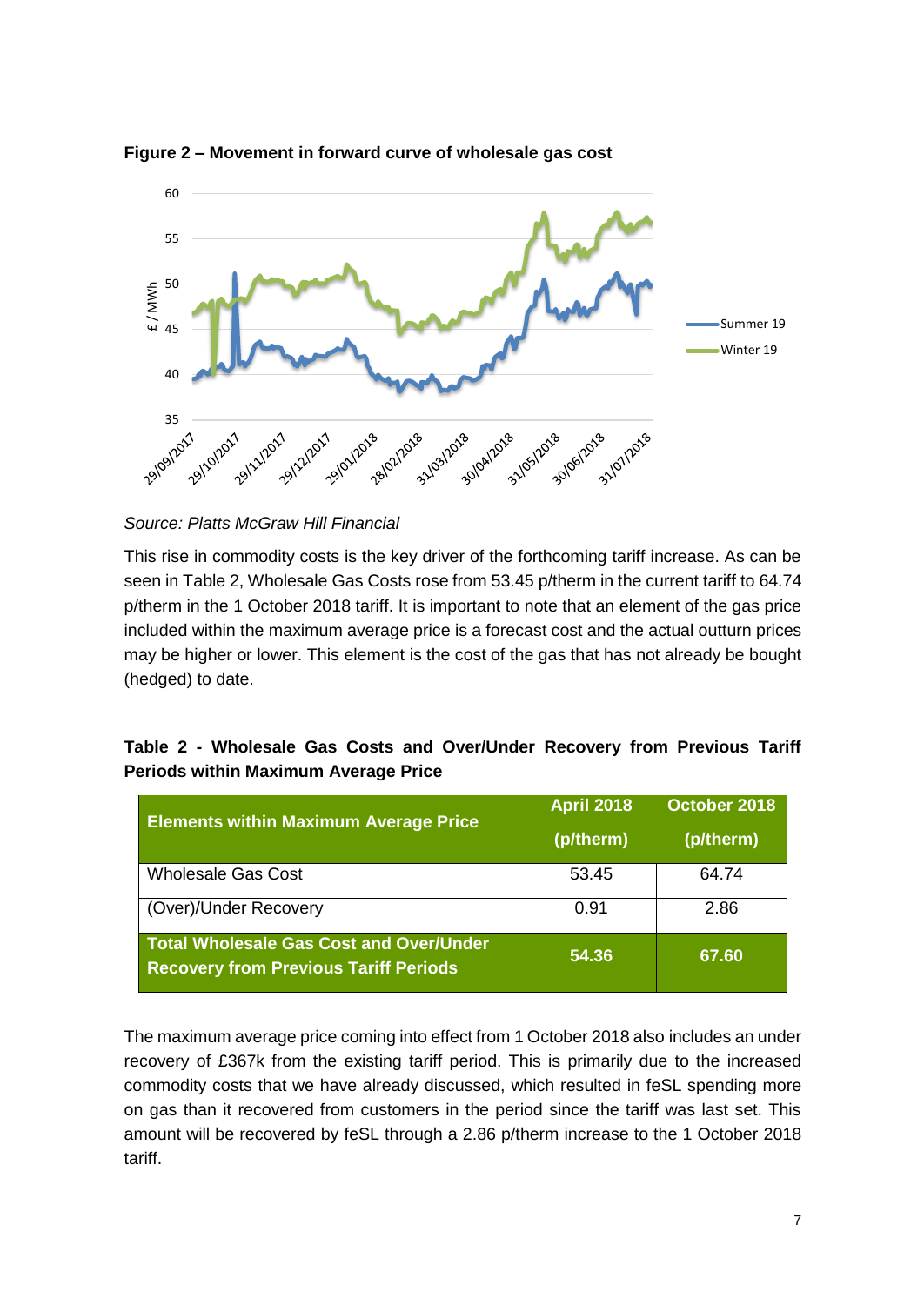As shown in Table 2 above, overall the combined cost of wholesale gas and over/under recovery has increased from 54.36 p/therm in the 1 April 2018 tariff to 67.60 p/therm in the 1 October 2018 tariff. This increase makes up 9.5 percentage points of the overall 12.0% increase.

#### *Transmission Charges*

Transmission network charges have increased<sup>6</sup> since the tariff was last set in April 2018. This is attributed to a 28.7% increase to the Moffat Entry capacity charge and a 4.1% increase to the Transmission Commodity charge.

As can be seen in Table 3, distribution costs have seen a slight increase.

As a result, there is an increase of around 4.6% in total network costs (transmission and distribution combined). This can be seen in Figure 3.

#### **Table 3 – Network costs from Previous Tariff Periods within Maximum Average Price**

| <b>Elements within Maximum Average Price</b>                                            | <b>April 2018</b><br>(p/therm) | October 2018<br>(p/therm) |
|-----------------------------------------------------------------------------------------|--------------------------------|---------------------------|
| Transmission                                                                            | 11.34                          | 13.94                     |
| <b>Distribution</b>                                                                     | 55.74                          | 56.29                     |
| Total Wholesale Gas Cost and Over/Under<br><b>Recovery from Previous Tariff Periods</b> | 67.08                          | 70.23                     |

# **Breakdown of Maximum Average Price**

The graph shown in Figure 3 below compares the breakdown of the October 2018 maximum average price with a breakdown of the previous maximum average price set at April 2018. As explained previously, the increase in the maximum average price is due to the significant increase in the cost of wholesale gas and an under recovery—again due to the increase in wholesale costs—as well as a small increase in transmission costs.

 $\overline{a}$ 6 <http://gmo-ni.com/assets/documents/1819-Postalised-Tariff-Explanatory-Note-V0.1.pdf>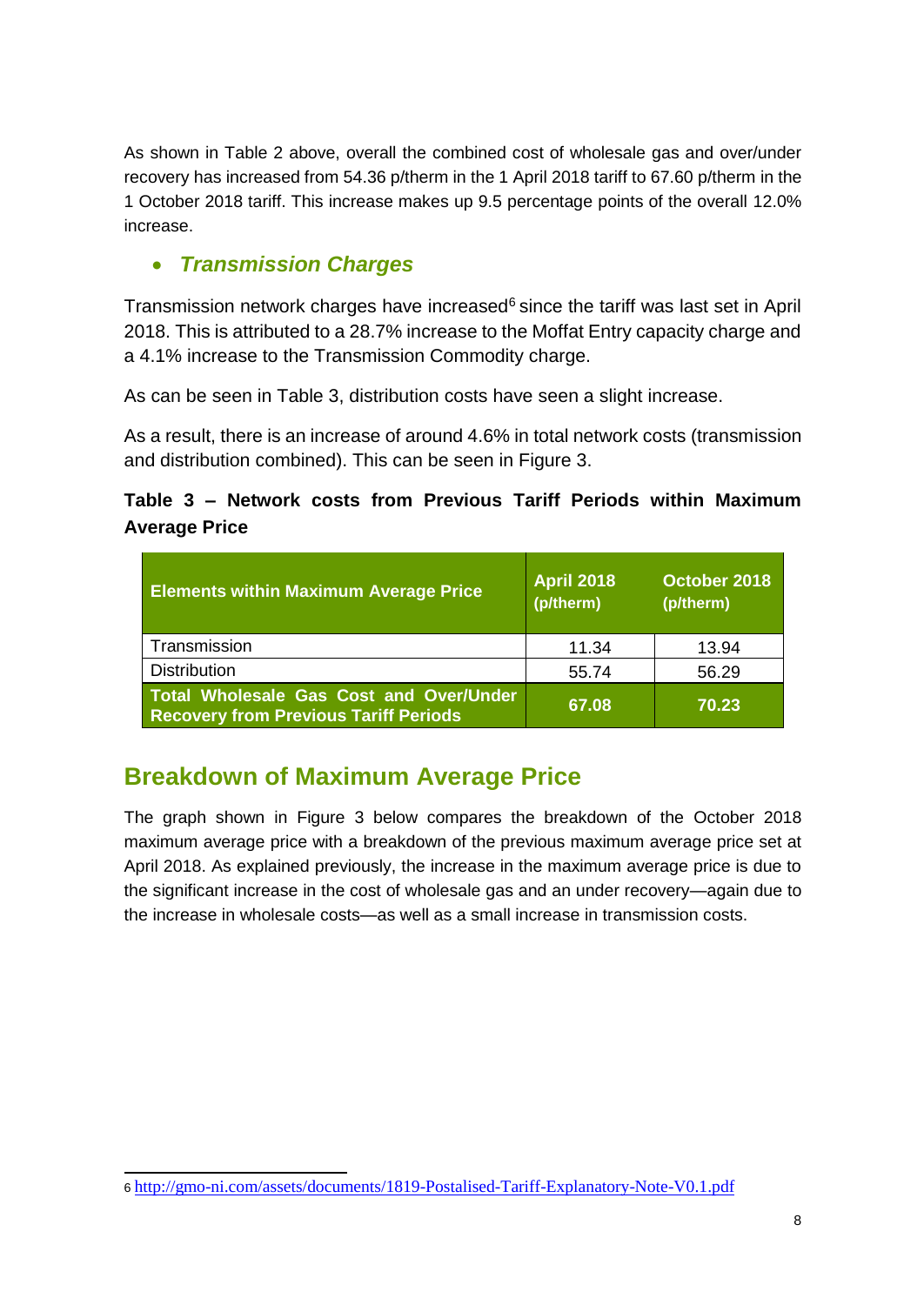

#### **Figure 3 – Breakdown of October 2018 maximum average price compared with previous maximum average price**

# **Impact on Tariff**

As already stated, feSL uses the maximum average price to set the actual tariffs charged to customers. The tariffs are calculated on a weighted average basis, based on average usage and the number of customers on each tariff. feSL cannot charge more than the maximum average price overall. From 1 October 2018, the unit rates of tariffs for feSL's customers in the Ten Town area will increase by 12.0%.

The new unit rates for tariff customers are shown in Table 4 below. Table 5 shows the percentage increase for each individual unit rate of the domestic and small business tariffs.

| Table 4 - feSL's tariff unit rates from 1 October 2018 (shown in p/kWh including VAT) |  |
|---------------------------------------------------------------------------------------|--|
|---------------------------------------------------------------------------------------|--|

|                             | <b>Domestic</b><br>inc 5% VAT | <b>PAYG</b><br>inc 5% VAT | IC <sub>1</sub><br>inc 20% VAT |
|-----------------------------|-------------------------------|---------------------------|--------------------------------|
| $\parallel$ Up to 2,000 kWh | 8.001                         | 5.546                     | 9.821                          |
| Over $2,000$ kWh            | 5.395                         |                           | 6.521                          |
| Over 73,200 kWh             |                               |                           |                                |
| Direct Debit discount       | £22.00                        |                           |                                |

#### **Table 5 – Percentage Increase in feSL's tariff unit rates from 1 October 2018**

|                        | <b>Domestic</b> | <b>PAYG</b> | IC <sub>1</sub> |
|------------------------|-----------------|-------------|-----------------|
| Up to 2,000 kWh        | 12.00%          | 12.00%      | 12.00%          |
| $\vert$ Over 2,000 kWh | 12.00%          |             | 12.00%          |
| Over 73,200 kWh        | -               |             |                 |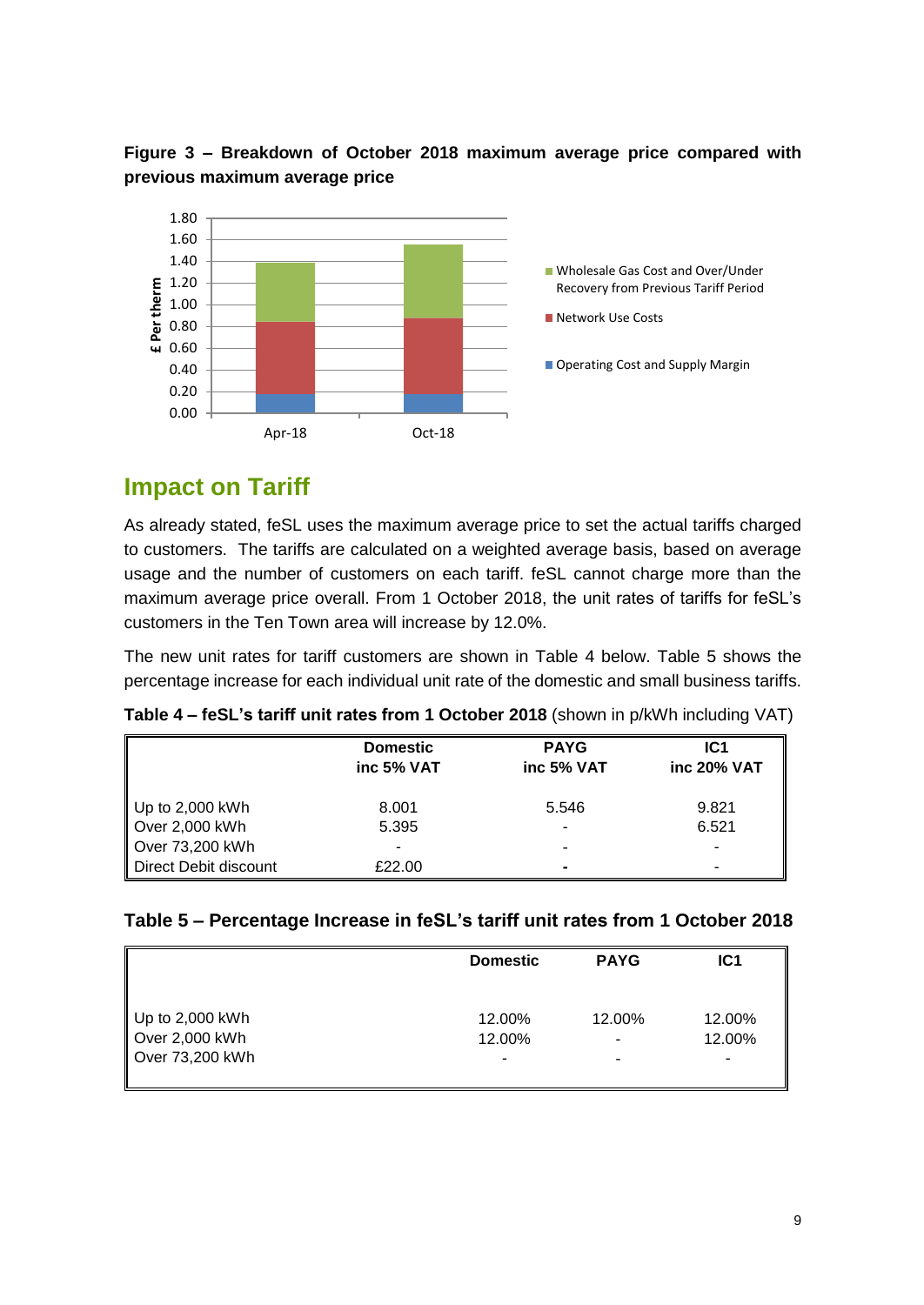feSL's typical domestic credit bill will rise to £700 per annum<sup>7</sup> from 1 October 2018. This equates to an increase of around £75 per year compared with the existing tariff.

### **Comparison with GB and Ireland**

Figure 5 below shows the average annual bill of a standard credit domestic customer for feSL in the Ten Towns compared to the "Big Six" <sup>8</sup> supply companies in GB and Bord Gais in Ireland. This comparison is based on the latest available information on the standard domestic credit tariffs<sup>9</sup> of each company. The average annual bill amounts in this graph have been calculated based on actual tariff unit rates (including VAT) and are based on average annual consumption of 12,000kWh.

This graph illustrates that the feSL tariff for an average domestic standard credit customer in the Ten Towns area will be 10.5% above the GB average standard tariff and around 6.2% cheaper than the Bord Gais standard tariff in Ireland<sup>10</sup>.

**Figure 5 - Comparison of average annual domestic bills** (based on standard domestic credit customers with estimated usage 12,000kWh per annum including VAT)



# **Conclusion**

The Utility Regulator has reviewed the maximum average price submission provided by

 $\overline{7}$ Based off a typical consumption of 12,000 kWh per annum. Including VAT. Excluding discounts.

<sup>&</sup>lt;sup>8</sup> The Big Six companies are British Gas, SSE, Scottish Power, npower, E.ON and EDF Energy.

<sup>&</sup>lt;sup>9</sup> The tariffs used for comparison purposes are the standard tariff rates for domestic credit customers excluding any discounts available for payment by direct debit, viewing bills online etc. They are based on the West Midlands gas distribution area.

<sup>&</sup>lt;sup>10</sup> VAT rates in GB and NI are equal. Comparison of RoI and NI exclusive of VAT shows that Comparison of RoI and NI exclusive of VAT shows that NI is 20% cheaper that Bord Gais in RoI. Exchange rates as of 20/08/18.